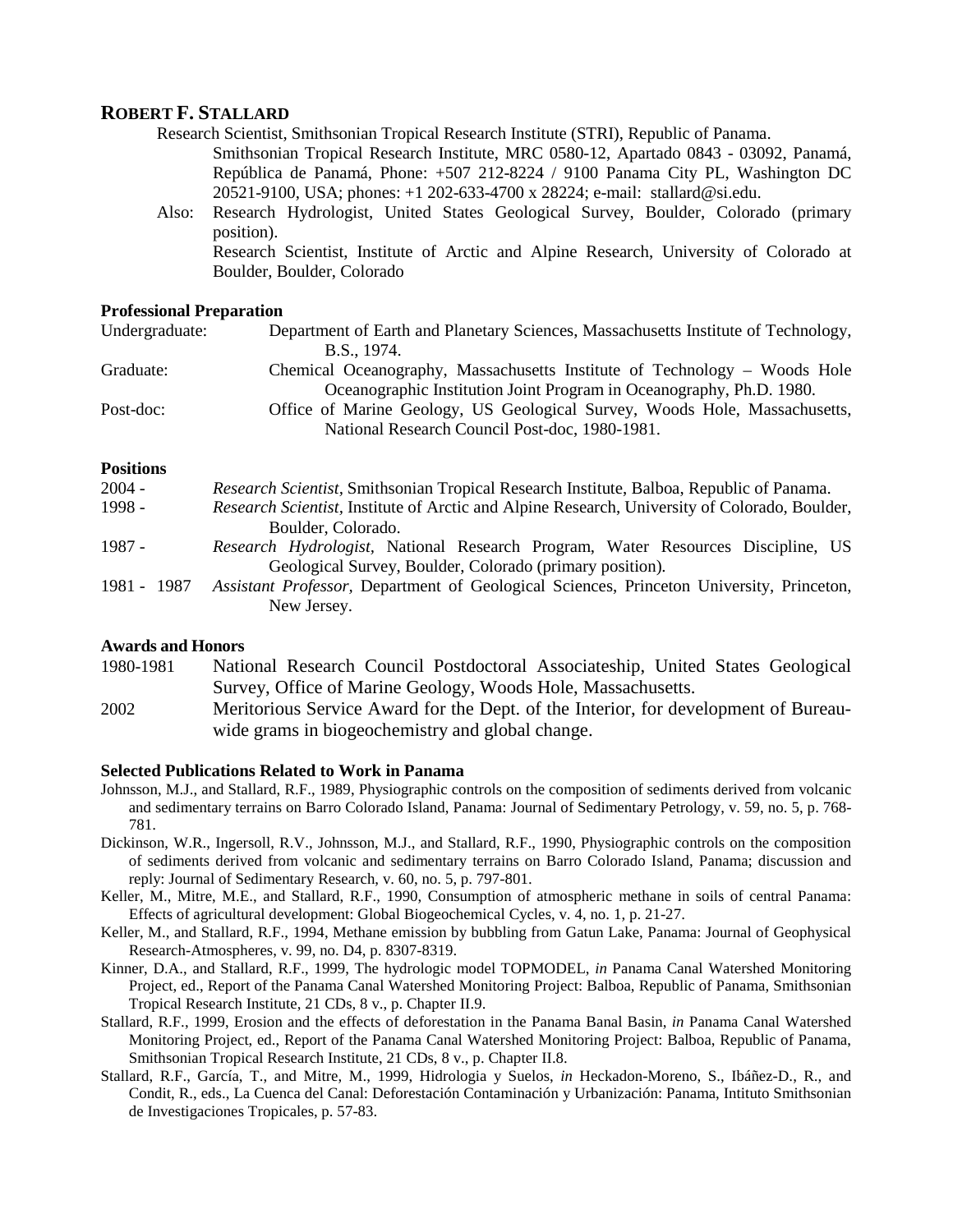- Condit, R., Robinson, W.D., Ibáñez D., R., Aguilar, S., Sanjur, A., Martínez, R., Stallard, R.F., García, T., Angehr, G.R., Petit, L., Wright, S.J., Robinson, T.R., and Heckadon Moreno, S., 2001, The status of the Panama Canal Watershed and its biodiversity at the beginning of the 21<sup>st</sup> Century: Bioscience, v. 51, no. 5, p. 389-398.
- Ibáñez D., R., Condit, R., Angehr, G.R., Aguilar, S., García, T., Martínez, R., Sanjur, A., Stallard, R.F., Wright, S.J., Rand, A.S., and Heckadon Moreno, S., 2002, An ecosystem report on the Panama Canal: Monitoring the status of the forest communities and the watershed: Environmental Monitoring and Assessment, v. 80, p. 65-95.
- Godsey, S.E., Elsenbeer, H., and Stallard, R.F., 2004, Overland flow generation in two lithologically distinct rainforest catchments: Journal of Hydrology, v. 295, no. 1-4, p. 276-290.
- Kinner, D.A., and Stallard, R.F., 2004, Identifying storm flow pathways in a rainforest catchment using hydrological and geochemical modelling: Hydrological Processes, v. 18, no. 15, p. 2851-2875.
- Svenning, J.-C., Kinner, D.A., Stallard, R.F., Engelbrecht, B.M.J., and Wright, S.J., 2004, Ecological determinism in plant community structure across a tropical forest landscape: Ecology, v. 85, no. 9, p. 2526-2538.
- Kinner, D.A., Mitasova, H., Stallard, R.F., Harmon, R.S., and Toma, L., 2005, GIS-Based stream and network analysis for the upper Río Chagres Basin, Panama, *in* Harmon, R.S., ed., The Río Chagres, Panama: A Multidisciplinary Profile of a Tropical Watershed: Dordtrecht, The Netherlands, Springer Water Science and Technology Library, v. 52, p. 83-95.
- Stallard, R.F., and Kinner, D.A., 2005, Estimation of landslide importance in hillslope erosion within the Panama Canal watershed, *in* Harmon, R.S., ed., The Río Chagres, Panama: A Multidisciplinary Profile of a Tropical Watershed: Dordtrecht, The Netherlands, Springer Water Science and Technology Library, v. 52, p. 281-295.
- Svenning, J.-C., Engelbrecht, B.M.J., Kinner, D.A., Kursar, T.A., Stallard, R.F., and Wright, S.J., 2006, The relative roles of environment, history, and local dispersal in controlling the distributions of common tree and shrub species in a tropical forest landscape, Panama: Journal of Tropical Ecology, v. 22, p. 575-586.
- Baillie, I., Elsenbeer, H., Barthold, F., Grimm, R., and Stallard, R.F., 2007, Semi-detailed soil survey of Barro Colorado Island, Panama: Balboa, Republic of Panama, Smithsonian Tropical Research Institute, p. 54.
- John, R., Dalling, J.W., Harms, K.E., Yavitt, J.B., Stallard, R.F., Mirabello, M., Hubbell, S.P., Valencia, R., Navarrete, H., Vallejo, M., and Foster, R.B., 2007, Soil nutrients influence spatial distributions of tropical tree species: Proceedings of the National Academy of Sciences of the United States of America, v. 104, no. 3, p. 864-869.
- Barthold, F.K., Stallard, R.F., and Elsenbeer, H., 2008, Soil nutrient-landscape relationships in a lowland tropical rainforest in Panama: Forest Ecology and Management, v. 255, no. 3-4, p. 1135-1148.
- Ogden, F.L., Stallard, R.F., Elsenbeer, H., and Hall, J., 2010, Panama Canal Watershed Experiment Agua Salud Project, *in* Garcia, P.M., ed., The Proceedings of the International Specialty Conference and 8th Caribbean Islands Water Resources Congress on Tropical Hydrology and Sustainable Water Resources in a Changing Climate, San Juan, Puerto Rico, 30 August - 1 September 2010, American Water Resources Association, p. TPS-10-12.
- Stallard, R.F., 2010, Geology, *in* Ventocilla, J., and Dillon, K., eds., Gamboa: A guide to its natural and cultural heritage: Balboa, Republic of Panama, Smithsonian Tropical Research Institute, p. 13-15.
- Stallard, R.F., Ogden, F.L., Elsenbeer, H., and Hall, J., 2010, Panama Canal Watershed Experiment: Agua Salud Project: Water Resources Impact, v. 12, no. 4, p. 17-20.
- Ogden, F.L., Stallard, R.F., Elsenbeer, H., and Hall, J., 2011, A Panama Canal Watershed Experiment: The Agua Salud Project, *in* Tarté, A., Soto, E.R., and Messina, E.A., eds., Second International Symposium on Building Knowledge Bridges for a Sustainable Water Future, Panama, Republic of Panama, 21-24 November 2011, Panama Canal Authority and UNESCO, p. 168-172.
- Stallard, R.F., 2012, Appendix 1—Data processing and computation to characterize hydrology and compare water quality of four watersheds in Puerto Rico, *in* Murphy, S.F., and Stallard, R.F., eds., Water quality and landscape processes of four watersheds in eastern Puerto Rico, U. S. Geological Survey Professional Paper 1789, p. 263-287.
- Coates, A.G., and Stallard, R.F., 2013, How old is the Isthmus of Panama?: Bulletin of Marine Science, v. 89, no. 4, p. 801-813.
- Ogden, F.L., Crouch, T.D., Stallard, R.F., and Hall, J.S., 2013, Effect of land cover and use on dry season river runoff, runoff efficiency, and peak storm runoff in the seasonal tropics of Central Panama: Water Resources Research, v. 49, no. 12, p. 8443-8462.
- Ogden, F.L., and Stallard, R.F., 2013, Land use effects on ecosystem service provisioning in tropical watersheds, still an important unsolved problem: Proceedings of the National Academy of Sciences of the United States of America, v. 110, no. 52, p. E5037.
- Coates, A.G., and Stallard, R.F., 2015, ¿Qué tan viejo es el Istmo de Panamá?, *in* Rodríguez Mejía, F.A., and O'Dea, A., eds., Historia Natural del Istmo de Panamá: Panama, Republic of Panama, SENACYT / Smithsonian Tropical Research Institute, p. 17-27.